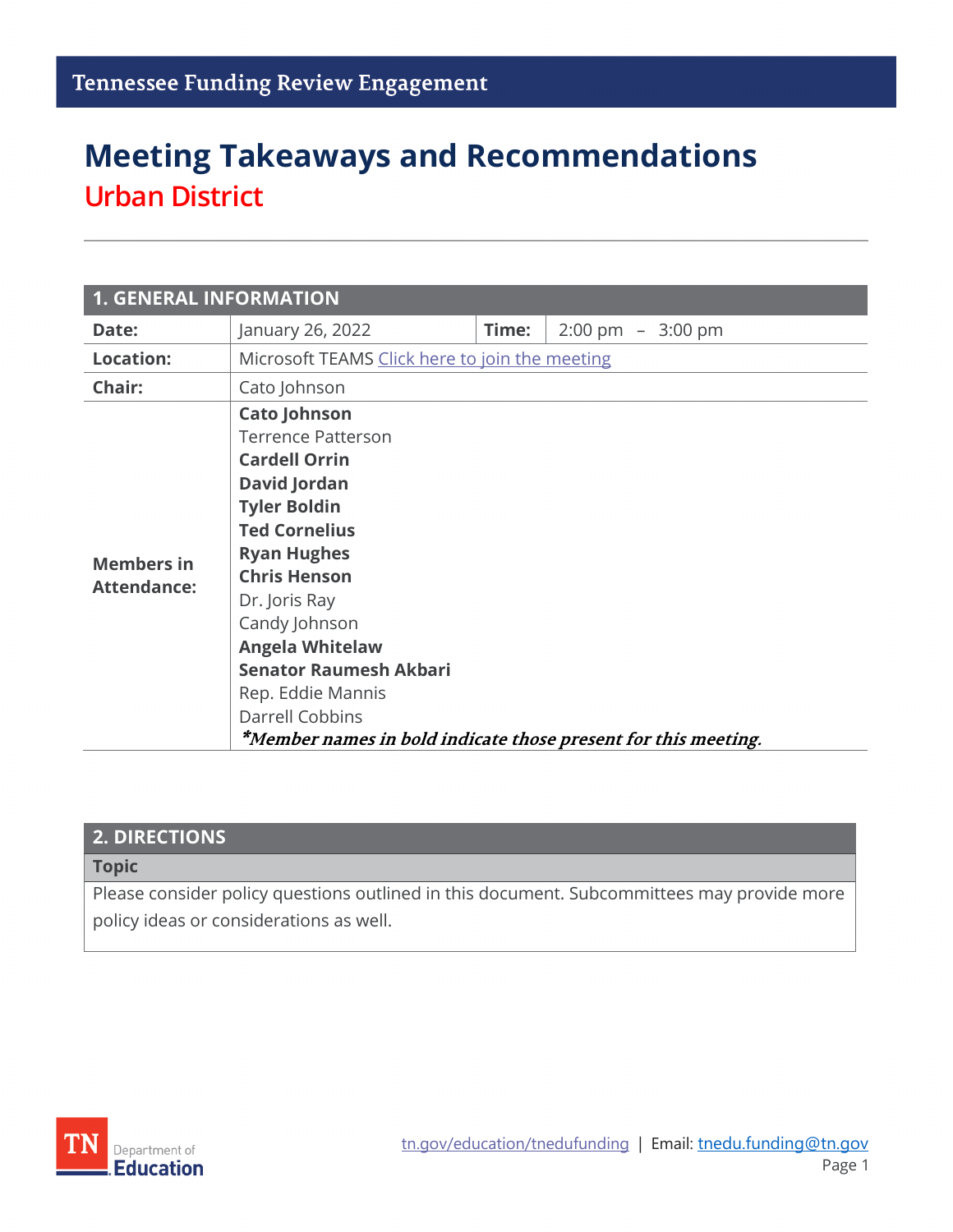### **Subcommittee Policy Reflections and Feedback**

| <b>Policy Idea</b>                    | <b>Subcommittee Feedback</b>                                                     |
|---------------------------------------|----------------------------------------------------------------------------------|
| <b>Policy: Definition of</b>          | <b>Current: Direct Certification</b>                                             |
| <b>Economically Disadvantaged</b>     |                                                                                  |
|                                       | Direct certification does not capture all ED students.                           |
|                                       |                                                                                  |
|                                       | Title 1 status uses a multiplier to capture all ED status that aren't            |
|                                       | captured by other means. Consider something similar.                             |
|                                       |                                                                                  |
| <b>Policy: Definition of</b>          | Current: Attending a Title I School                                              |
| <b>Concentration of Poverty</b>       |                                                                                  |
|                                       | Concern: School districts have some discretion in the decision of                |
|                                       | which will be Title schools. This could create variability across                |
|                                       | districts and the state.                                                         |
|                                       | Including in the definition of concentration of poverty to include               |
|                                       | student mobility or transiency, housing insecurity, ACES, and                    |
|                                       | neighborhood safety.                                                             |
|                                       |                                                                                  |
|                                       | Suggestion/Resource: Consider looking at "Ability to pay index" -                |
|                                       | county data, potentially available at a granular level; Data provide             |
|                                       | by Univ. of TN https://utextensionced.tennessee.edu/ability-to-                  |
| <b>Policy: Definition of Sparsity</b> | pay-index/<br>Current: Students per square mile (federal is 10, but the range is |
|                                       | 10-25 students)                                                                  |
|                                       |                                                                                  |
|                                       |                                                                                  |
| <b>Policy: Teacher Salaries</b>       | Question: What, if any, requirements should the formula require                  |
|                                       | on investing new education dollars into existing educator salaries               |
|                                       | moving forward?                                                                  |
|                                       | Start w/ teachers then move to teacher-like roles. Requiring or                  |
|                                       | incentivizing that these investments are prioritized and used as                 |
|                                       | intended when the funds flow to the local level.                                 |
|                                       |                                                                                  |
|                                       | Sufficient amount for teacher salaries (i.e. Southeastern average)               |
|                                       | and increase for other roles. In addition to increasing the base,                |
|                                       | the cost of living should be recognized as this varies across the                |
| <b>Policy: Teacher Salaries</b>       | state<br>Question: Are there any other policies for teacher salaries that        |
|                                       | should be included?                                                              |
|                                       |                                                                                  |

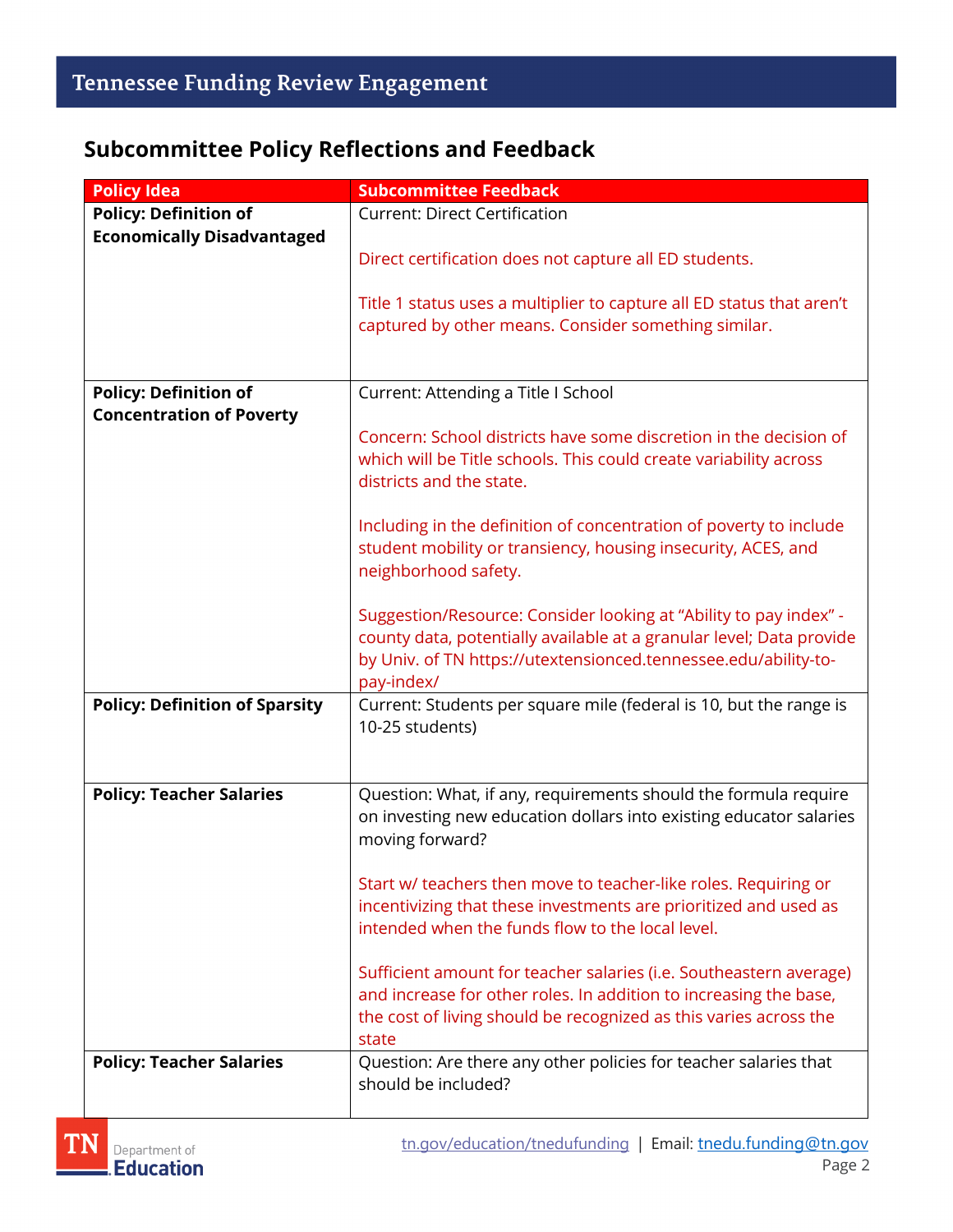|                           | Performance based should focus on achievement and growth                                                                                                                                                                                                                                 |
|---------------------------|------------------------------------------------------------------------------------------------------------------------------------------------------------------------------------------------------------------------------------------------------------------------------------------|
| <b>Policy: Tutoring</b>   | Funds to recognize teacher leadership pathways in the schools<br>and district or school-level roles to connect students who are<br>experiencing barriers with nonprofits who can support<br>addressing those barriers<br>Question: This is required for students who score at "Below" on |
|                           | the 3 <sup>rd</sup> grade TCAP beginning SY23-24. Should there be funding<br>included in the formula for this legally required support?<br>Yes                                                                                                                                           |
|                           |                                                                                                                                                                                                                                                                                          |
| <b>Policy: CTE</b>        | Question: Please review the CTE content and provide feedback on<br>how TN may choose to address CTE considerations.                                                                                                                                                                      |
|                           | Retention and/or recruitment bonuses for CTE teachers who<br>remain in the field rather than leaving for industry                                                                                                                                                                        |
|                           | Funds for career counselors and apprenticeships/internship<br>opportunities AND a strategy for connecting students to the<br>future workforce that is directly tied to each community                                                                                                    |
| <b>Policy: K-2 Weight</b> | Question from the Steering Committee: How might you consider<br>a K-2 weight or additional investment in the earlier grades?                                                                                                                                                             |
|                           | Support the PK-3 <sup>rd</sup> grade band and supports as defined on draft<br>framework                                                                                                                                                                                                  |
| <b>Policy: Outcomes</b>   | Question from the Steering Committee: They would like to see<br>outcomes options for middle school. What outcomes does your<br>subcommittee recommend?                                                                                                                                   |
|                           | Socioemotional development                                                                                                                                                                                                                                                               |
|                           | Achievement and growth                                                                                                                                                                                                                                                                   |
|                           | Attendance (to reduce chronic absenteeism)                                                                                                                                                                                                                                               |
| <b>Policy: Outcomes</b>   | Question from the Steering Committee: They would like to see                                                                                                                                                                                                                             |
|                           | other outcomes options for elementary school. What outcomes<br>does your subcommittee recommend?                                                                                                                                                                                         |
|                           | Achievement and growth                                                                                                                                                                                                                                                                   |
|                           |                                                                                                                                                                                                                                                                                          |

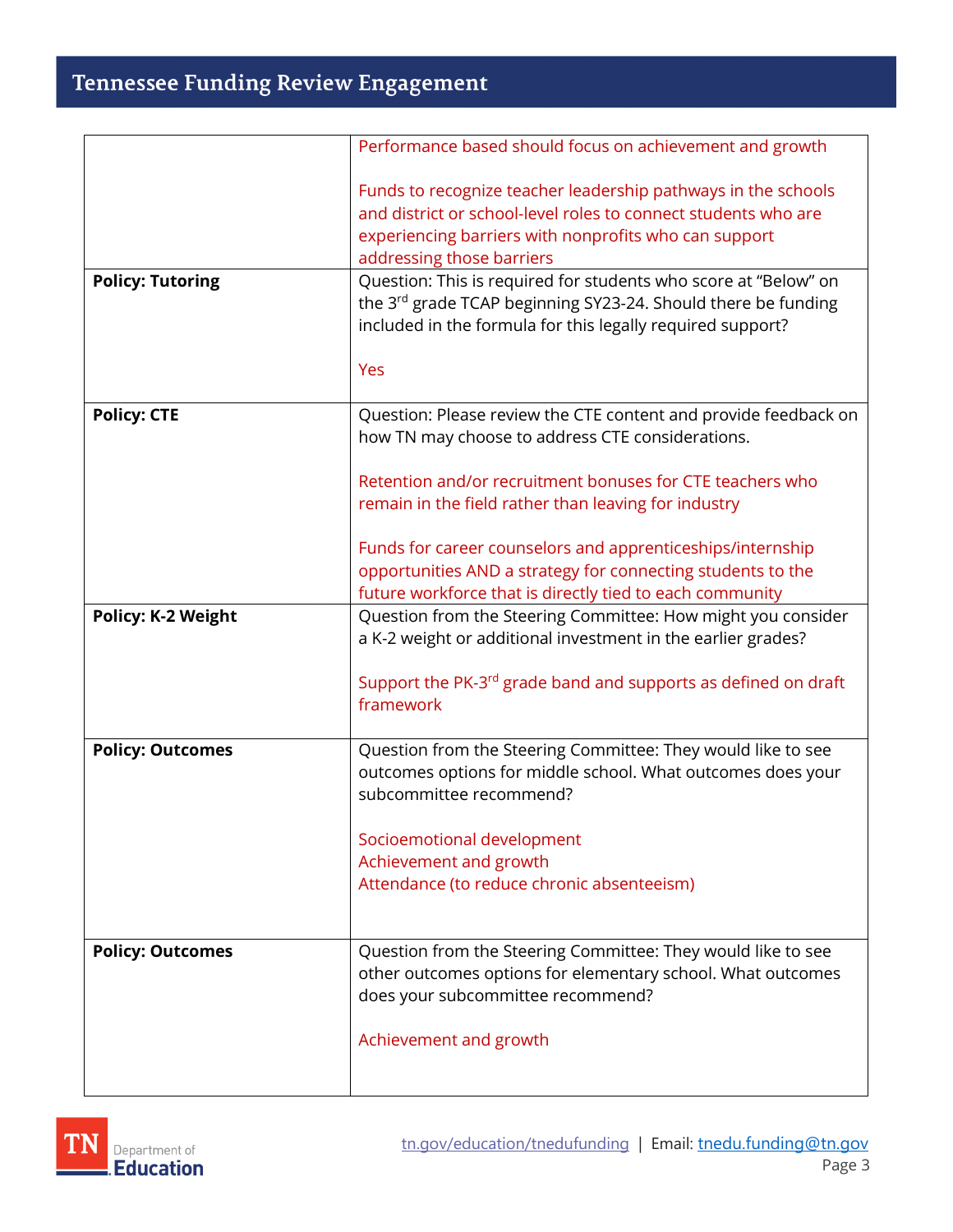## **Tennessee Funding Review Engagement**

| <b>Policy: Accountability</b>        | Question from the Steering Committee: What accountability                                                                               |
|--------------------------------------|-----------------------------------------------------------------------------------------------------------------------------------------|
|                                      | measures should be included in any new formula proposal, or<br>what ideas do you have?                                                  |
|                                      |                                                                                                                                         |
|                                      | Parameters with some flexibility and allowance for variability that                                                                     |
|                                      | work to ensure the funds are going to those roles and resources                                                                         |
|                                      | that are defined in the formula                                                                                                         |
| <b>Policy: Reporting</b>             | Question: What information should be included in public                                                                                 |
|                                      | reporting for school and for district level financials?                                                                                 |
|                                      | Financial record - being able to compare similar district on a                                                                          |
|                                      | socio-economic level within the state and comparison to large                                                                           |
|                                      | urban districts outside the state. Comparisons made outside of                                                                          |
|                                      | the state should include the amount those states are spending on                                                                        |
|                                      | education.                                                                                                                              |
| <b>Policy: Funding Year</b>          | Question: Should funding reflect the current year or the prior                                                                          |
|                                      | year (as it does now)? For fast-growing districts, it may be                                                                            |
|                                      | beneficial to receive the funds in real time to meet the costs of<br>that year and for declining enrollment districts, it may be harder |
|                                      | to adjust budgets in real time. Given that challenge, are there                                                                         |
|                                      | mitigation ideas?                                                                                                                       |
|                                      |                                                                                                                                         |
|                                      |                                                                                                                                         |
| <b>Policy: ADM Shifts</b>            | Question: Student enrollment may fluctuate down in a given year                                                                         |
|                                      | (up or down). Should there be any consideration for hold                                                                                |
|                                      | harmless or fixed costs, or should the funding be specific and<br>reflective of the actual enrollment?                                  |
|                                      |                                                                                                                                         |
| <b>Policy: Maintenance of Effort</b> | Question: How should we consider Maintenance of Effort at the                                                                           |
|                                      | local level? (It provides consistent funding but may deter local                                                                        |
|                                      | investment because of the requirement to continue).                                                                                     |
|                                      | Maintenance of effort is a super important component and                                                                                |
|                                      | should have an inflationary factor similar to higher education.                                                                         |
|                                      | Ensure state, local, and district equity for our students with the                                                                      |
|                                      | highest needs.                                                                                                                          |
|                                      |                                                                                                                                         |
| <b>Policy: Professional</b>          | Question: Are there any professional development opportunities                                                                          |
| <b>Development and Training</b>      | or additional supports that should be provided?                                                                                         |